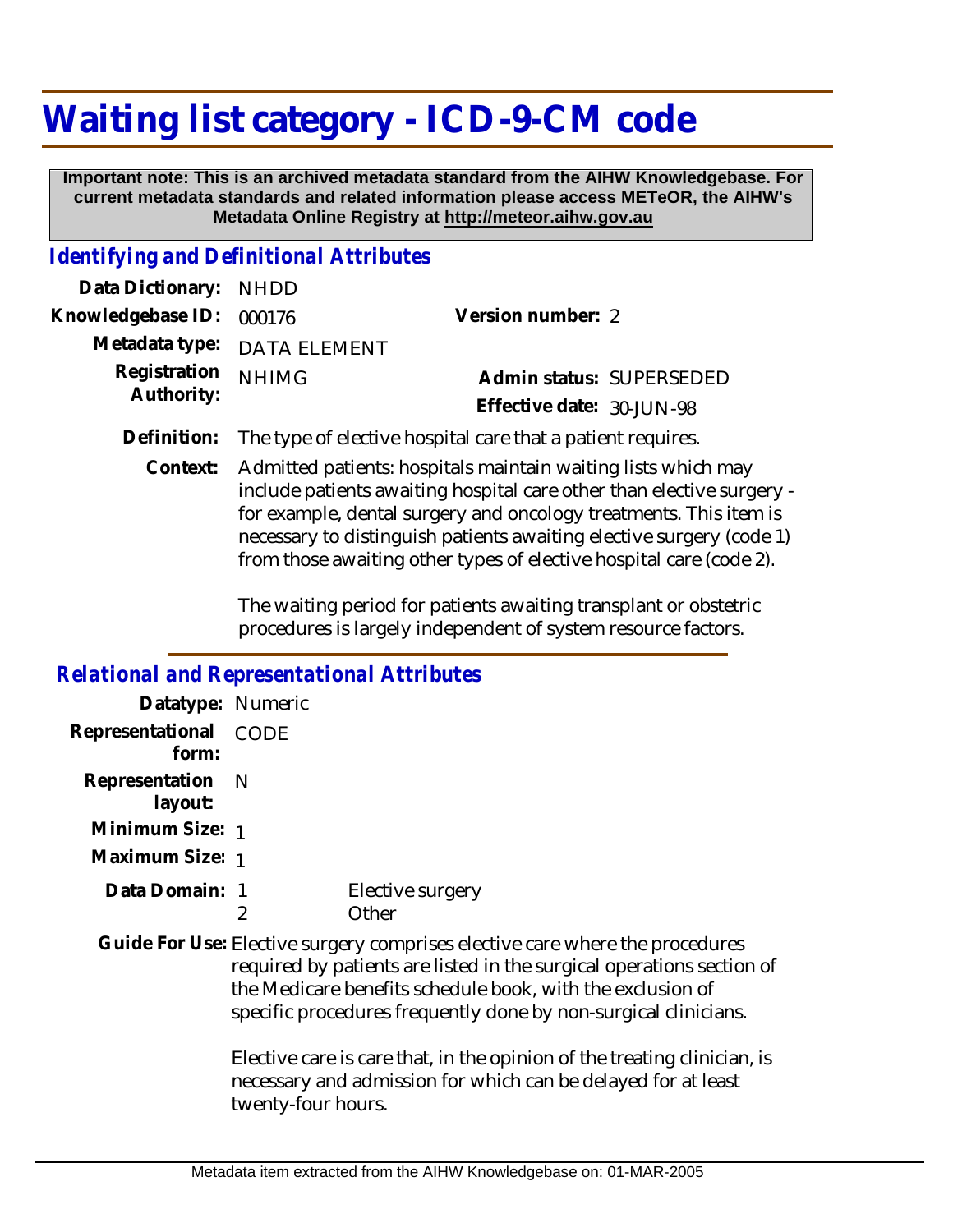Patients awaiting the following procedures should be classified as Category 2 - other:

- organ or tissue transplant procedures

- procedures associated with obstetrics (eg. elective caesarean section, cervical suture)

- cosmetic surgery, ie. when the procedure will not attract a Medicare rebate

- biopsy of:

- kidney (needle only)

- lung (needle only)
- liver and gall bladder (needle only)
- bronchoscopy (including fibre-optic bronchoscopy)
- peritoneal renal dialysis; haemodialysis
- colonoscopy
- endoscopic retrograde cholangio- pancreatography (ERCP)
- endoscopy of:
	- biliary tract
	- oesophagus
	- small intestine
	- stomach
- endovascular interventional procedures
- gastroscopy
- miscellaneous cardiac procedures
- oesophagoscopy
- panendoscopy (except when involving the bladder)
- proctosigmoidoscopy
- sigmoidoscopy
- anoscopy
- urethroscopy and associated procedures
- dental procedures not attracting a Medicare rebate
- other diagnostic and non-surgical procedures.

These procedure terms are defined by the ICD-9-CM (Australian version, 2nd Edition, July 1996) codes which are listed under Comments below. This coded list is the recommended, but optional, method for determining whether a patient is classified as requiring elective surgery or other care.

All other elective surgery should be included in waiting list Category 1 - elective surgery.

Although this data element has been superseded by Waiting list category - ICD-10-AM code, Version 3, it remains an acceptable interim standard (until 30 June 1999) for use by those States and Territories that will not be implementing ICD-10-AM on 1 July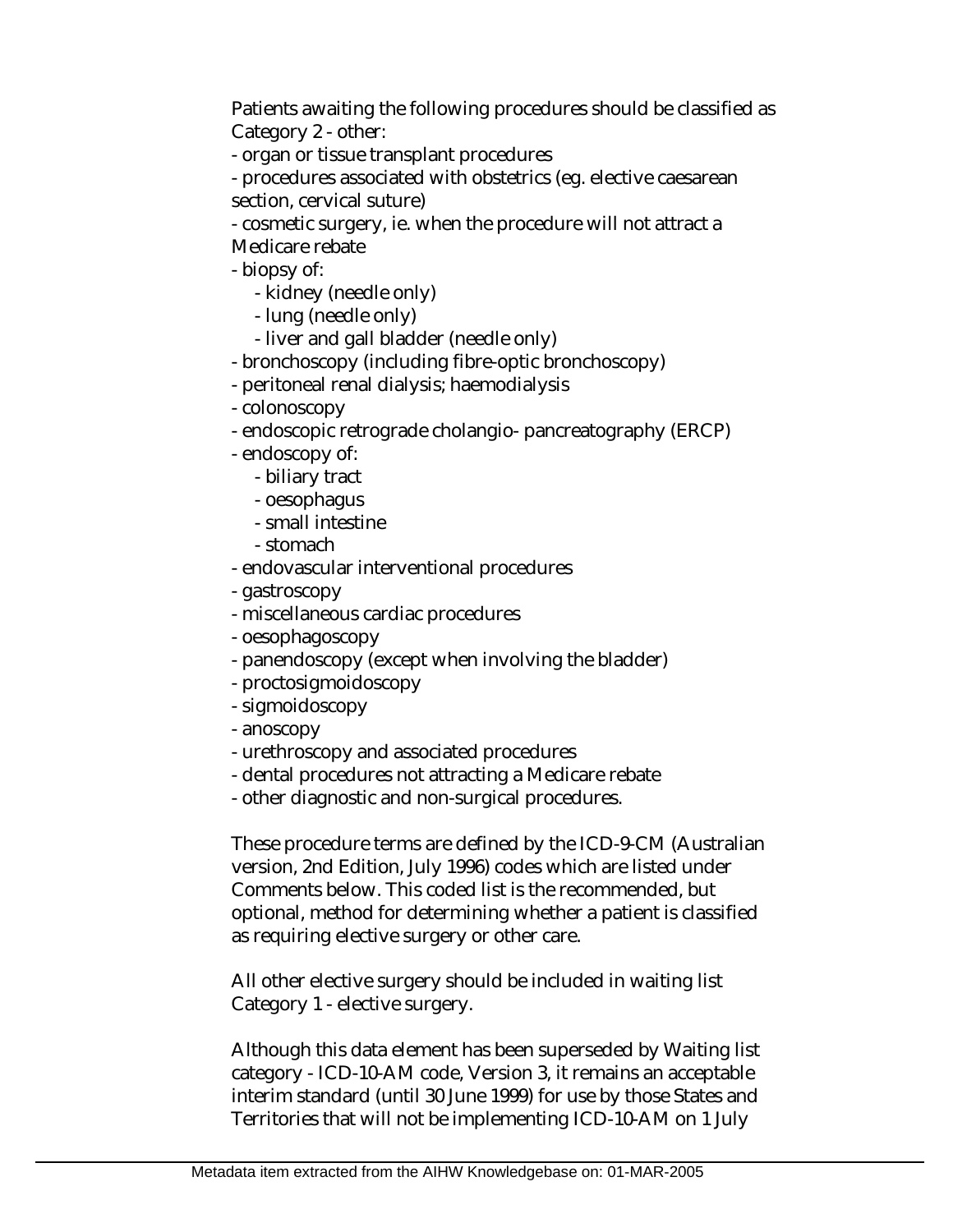1998.

Related metadata: relates to the data element concept Elective care version 1 supersedes previous data element Waiting list category version 1 is used in conjunction with Patient listing status version 3 has been superseded by Waiting list category version 3

## *Administrative Attributes*

- Source Document: Australian Version of the International Classification of Diseases, 9th Revision, Clinical Modification, published by the National Centre for Classification in Health (1996) Sydney.
- Source Organisation: Hospital Access Program Waiting Lists Working Group / Waiting Times Working Group / National Health Data Committee

Comments: A table of ICD-9-CM procedure codes has been developed by the National Centre for Classification in Health. Some codes have been excluded from the list on the basis that they are usually performed by non-surgeon clinicians.

> A more extensive and detailed listing of procedure descriptors is under development. This will replace the list in the Guide for use above, to facilitate more readily the identification of the exclusions when the list in the following table is not used.

ICD-9-CM CODES FOR THE EXCLUDED PROCEDURES:

Organ or tissue transplant procedures

33.51, 33.59, 33.6, 37.51, 37.59, 41.00, 41.01, 41.02, 41.03, 41.04, 41.91, 41.94, 50.51, 50.59, 52.80, 52.81, 52.82, 52.83, 55.61, 55.69

Procedures associated with obstetrics (e.g. elective caesarean section, cervical suture)

66.98, 67.13, 67.5, 68.11, 68.12, 69.96, 72.0, 72.1, 72.21, 72.29, 72.31, 72.39, 72.4, 72.51, 72.52, 72.53, 72.54, 72.6, 72.71, 72.79, 72.8, 72.9, 73.01, 73.09, 73.1, 73.21, 73.22, 73.3, 73.41, 73.42, 73.49, 73.51, 73.59, 73.6, 73.8, 73.91, 73.92, 73.93, 73.94, 73.99, 74.01,74.02, 74.11, 74.12, 74.2, 74.4, 74.91, 74.99, 75.0, 75.11, 75.12, 75.2, 75.31, 75.32, 75.33, 75.34, 75.35, 75.36, 75.37, 75.4, 75.50, 75.51, 75.52, 75.61, 75.62, 75.69, 75.7, 75.8, 75.91, 75.92, 75.93, 75.94, 75.99

Cosmetic surgery, i.e. when the procedure will not attract a Medicare rebate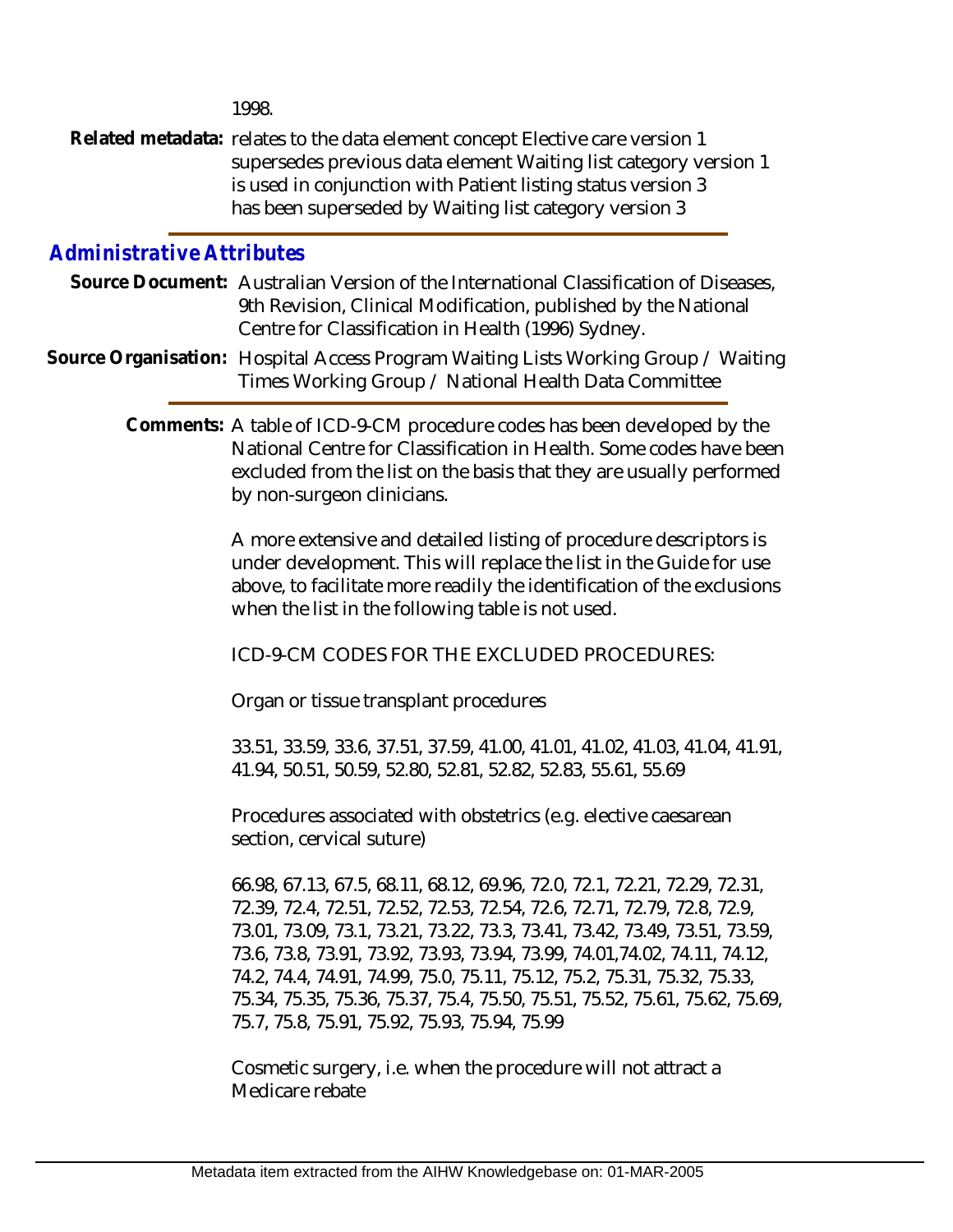08.86, 08.87, 18.5, 85.31, 85.32, 85.50, 85.51, 85.52, 85.53, 85.54, 85.6, 86.02, 86.64,86.82, 86.83, 86.87, 86.92

Biopsy of:

- kidney (needle only) 55.23

- lung (needle only) 33.26

- liver and gall bladder (needle only) 50.11, 50.91, 51.12

Bronchoscopy (including fibre-optic bronchoscopy)

29.11, 31.41, 31.42, 31.43, 31.44, 32.28,33.21, 33.22, 33.23, 33.24, 33.27, 33.91

Peritoneal renal dialysis; haemodialysis

54.98, 39.95

Endoscopy of :

- biliary tract, endoscopic retrograde cholangio-pancreatography (ERCP)

51.10, 51.11, 51.14, 51.15, 51.64, 51.81, 51.84, 51.85, 51.86, 51.87, 51.88, 52.13, 52.14, 52.21, 52.93, 52.94, 52.97, 52.98

oesophagus (oesophagoscopy)

42.22, 42.23, 42.24, 42.33, 42.34, 42.92

small intestine (duodenoscopy)

44.22, 45.11, 45.12, 45.13, 45.14, 45.16, 45.30

stomach (gastroscopy)

43.41, 44.12, 44.13, 44.14, 44.43, 44.45

large intestine (colonoscopy, proctosigmoidoscopy, sigmoidoscopy, anoscopy)

45.22, 45.23, 45.24, 45.25, 45.42, 45.43, 45.44, 48.22, 48.23, 48.24, 48.31, 48.32, 48.33, 48.34, 48.35, 49.21, 49.31

Miscellaneous cardiac procedures